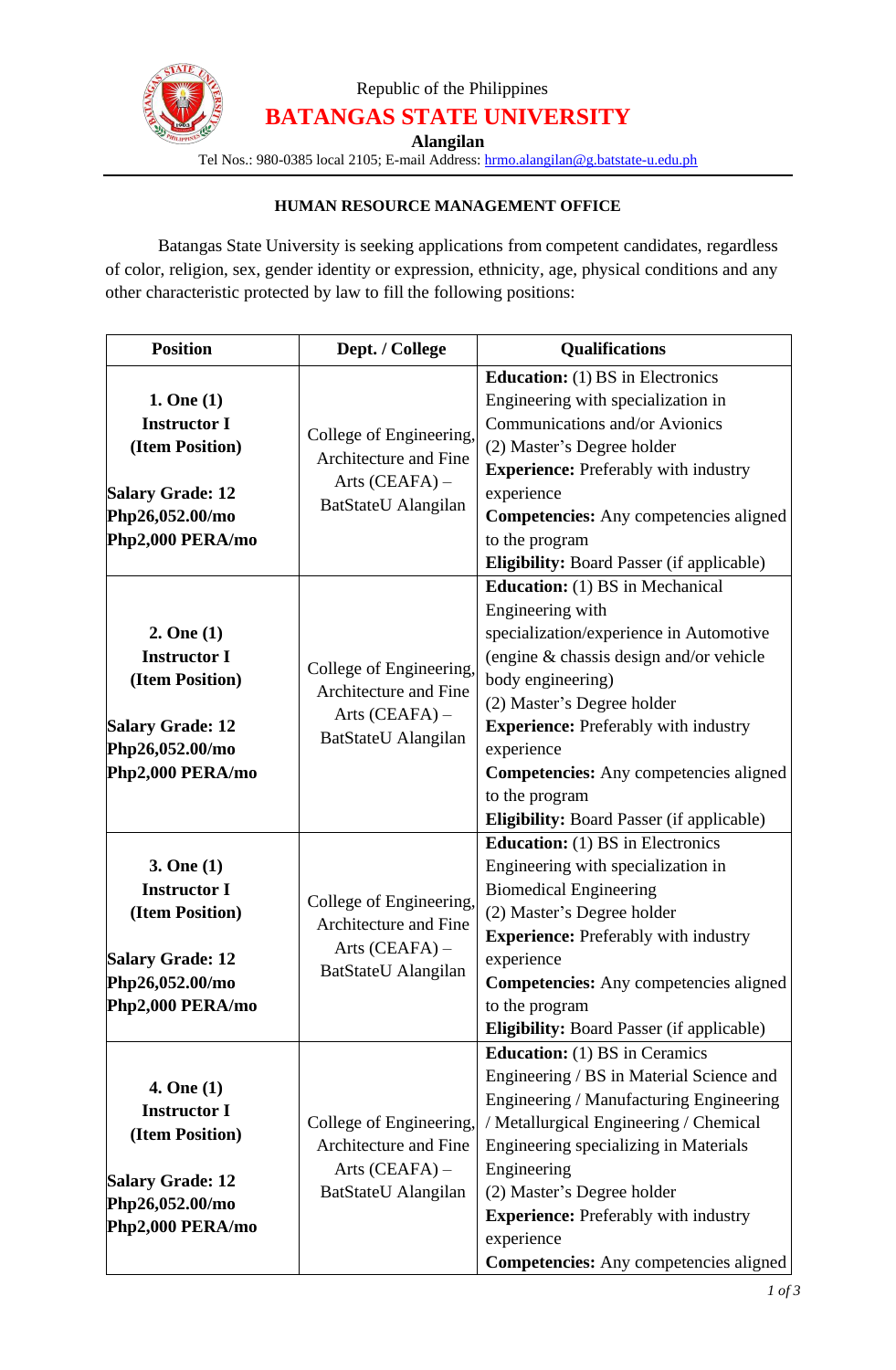

# Republic of the Philippines **BATANGAS STATE UNIVERSITY**

**Alangilan**

Tel Nos.: 980-0385 local 2105; E-mail Address: [hrmo.alangilan@g.batstate-u.edu.ph](mailto:hrmo.alangilan@g.batstate-u.edu.ph)

## **HUMAN RESOURCE MANAGEMENT OFFICE**

|                         |                         | to the program                                   |
|-------------------------|-------------------------|--------------------------------------------------|
|                         |                         | <b>Eligibility:</b> Board Passer (if applicable) |
| 5. One $(1)$            |                         | <b>Education:</b> (1) BS in Geodetic             |
| <b>Instructor I</b>     |                         | Engineering                                      |
| (Item Position)         | College of Engineering, | (2) Master's Degree holder                       |
|                         | Architecture and Fine   | <b>Experience:</b> Preferably with industry      |
| <b>Salary Grade: 12</b> | Arts $(CEAPA)$ –        | experience                                       |
| Php26,052.00/mo         | BatStateU Alangilan     | <b>Competencies:</b> Any competencies aligned    |
| Php2,000 PERA/mo        |                         | to the program                                   |
|                         |                         | <b>Eligibility:</b> Board Passer (if applicable) |
| 6. One $(1)$            |                         | <b>Education:</b> (1) BS in Geological           |
| <b>Instructor I</b>     |                         | Engineering / BS in Geology                      |
| (Item Position)         | College of Engineering, | (2) Master's Degree holder                       |
|                         | Architecture and Fine   | <b>Experience:</b> Preferably with industry      |
| <b>Salary Grade: 12</b> | Arts $(CEAPA)$ –        | experience                                       |
| Php26,052.00/mo         | BatStateU Alangilan     | <b>Competencies:</b> Any competencies aligned    |
| Php2,000 PERA/mo        |                         | to the program                                   |
|                         |                         | Eligibility: Board Passer (if applicable)        |
| 7. One (1)              |                         | <b>Education:</b> (1) BS in Metallurgical        |
|                         |                         | Engineering / BS in Material Science and         |
|                         |                         | Engineering / Manufacturing Engineering          |
| <b>Instructor I</b>     |                         | / Metallurgical Engineering / Chemical           |
| (Item Position)         | College of Engineering, | Engineering specializing in Materials            |
|                         | Architecture and Fine   | Engineering                                      |
| <b>Salary Grade: 12</b> | Arts (CEAFA) -          | (2) Master's Degree holder                       |
| Php26,052.00/mo         | BatStateU Alangilan     | <b>Experience:</b> Preferably with industry      |
| Php2,000 PERA/mo        |                         | experience                                       |
|                         |                         | <b>Competencies:</b> Any competencies aligned    |
|                         |                         | to the program                                   |
|                         |                         | Eligibility: Board Passer (if applicable)        |
|                         |                         | <b>Education:</b> (1) BS in Naval Architecture   |
|                         |                         | and Marine Engineering / BS in Marine            |
| 8. One (1)              |                         | Engineering / BS in Mechanical                   |
| <b>Instructor I</b>     | College of Engineering, | Engineering with specialization in Vessel        |
| (Item Position)         | Architecture and Fine   | and Ship Design                                  |
|                         | Arts $(CEAFA)$ –        | (2) Master's Degree holder                       |
| <b>Salary Grade: 12</b> | BatStateU Alangilan     | <b>Experience:</b> Preferably with industry      |
| Php26,052.00/mo         |                         | experience                                       |
| Php2,000 PERA/mo        |                         | <b>Competencies:</b> Any competencies aligned    |
|                         |                         | to the program                                   |
|                         |                         | Eligibility: Board Passer (if applicable)        |